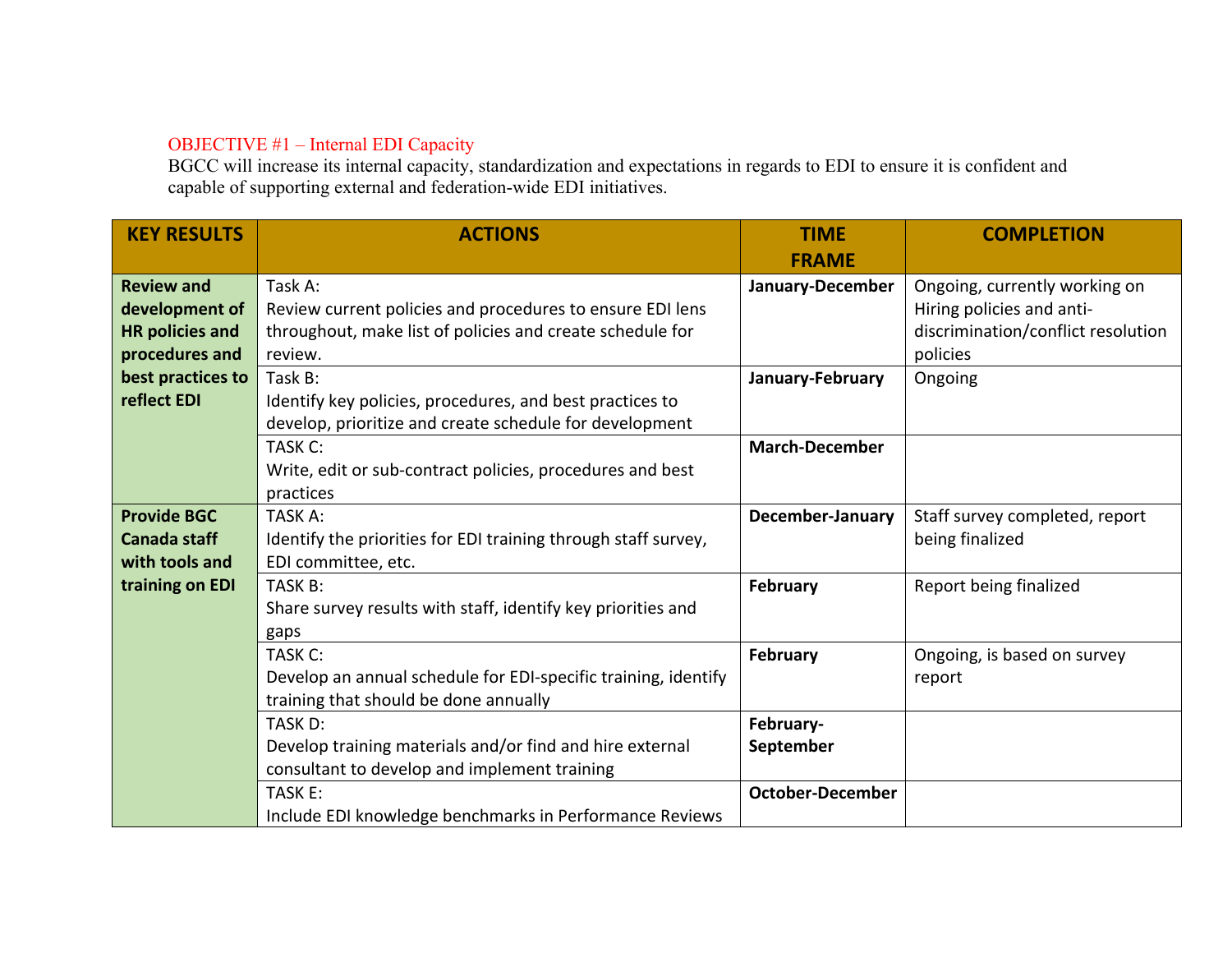| Implement the         |                                                               |                  |                            |
|-----------------------|---------------------------------------------------------------|------------------|----------------------------|
| <b>Indigenous</b>     |                                                               |                  |                            |
| <b>Strategic Plan</b> |                                                               |                  |                            |
| Equitable             | TASK A:                                                       | January-August   | Ongoing                    |
| community             | Identify potential national partners serving marginalized and |                  |                            |
| relationships         | equity-seeking communities                                    |                  |                            |
| and                   | TASK B:                                                       | January-April    |                            |
| communications        | Develop Annual communications plan on EDI subjects            |                  |                            |
| on EDI                | TASK C:                                                       | September-       |                            |
|                       | Write clear and accountability-driven statements of intent    | <b>December</b>  |                            |
|                       | and action for our 4 main EDI pillars                         |                  |                            |
| <b>Facilitate</b>     | TASK A:                                                       | December-January | Survey has been completed, |
| dialogue and          | Create an EDI Staff survey to gather information on trainings |                  | report being finalized.    |
| engagement            | and workshops, policies and procedures, as well as data       |                  |                            |
|                       | collection and current knowledge levels.                      |                  |                            |
|                       | TASK B:                                                       | July-October     |                            |
|                       | Develop internal standards for brave spaces, personal         |                  |                            |
|                       | accountability, and respectful dialogue                       |                  |                            |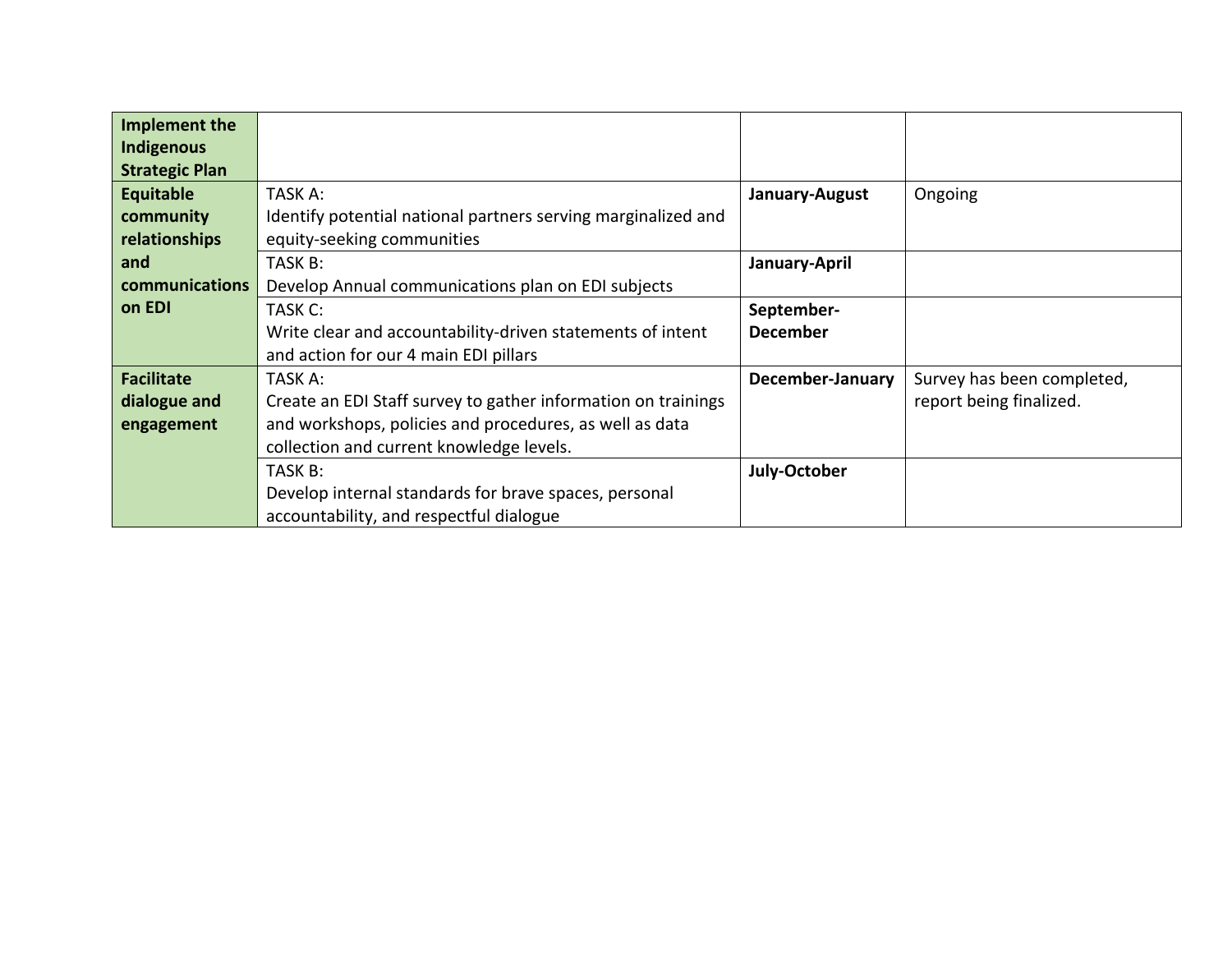## OBJECTIVE #2 – Federation EDI Capacity

BGCC will increase its federation capacity, standardization and expectations in regard to EDI to ensure it is consistently applying and monitoring federation-wide EDI initiatives.

| <b>KEY RESULTS</b>    | <b>ACTIONS</b>                                               | <b>TIME</b>             | <b>COMPLETION</b>                |
|-----------------------|--------------------------------------------------------------|-------------------------|----------------------------------|
|                       |                                                              | <b>FRAME</b>            |                                  |
| <b>EDI resource</b>   | Task A:                                                      | January                 | Meeting has occurred, database   |
| database and          | Meet with the consulting firm to get a better understanding  |                         | gaps are being filled            |
| <b>EDI</b> e-learning | of the database they are developing, identify gaps           |                         |                                  |
| modules               | Task B:                                                      | January-December        | Ongoing. Database gaps are being |
|                       | Find adequate resources to include in the database that      |                         | filled                           |
|                       | supplements what is already there                            |                         |                                  |
|                       | TASK C:                                                      | January-December        | Ongoing, e-learning EDI modules  |
|                       | Develop EDI-Specific e-learning resources geared towards     |                         | skeletons have been developed    |
|                       | front-line and senior-level staff                            |                         | for the first 40 hrs.            |
| <b>Review of the</b>  | TASK A:                                                      | <b>February-March</b>   | Ongoing. Survey will be based on |
| club Operational      | Create an EDI Federation survey to gather information on     |                         | the National Team survey.        |
| standards             | trainings and workshops, policies and procedures, as well as |                         |                                  |
|                       | data collection and current knowledge levels.                |                         |                                  |
|                       | TASK B:                                                      | March-July              |                                  |
|                       | Implement Federation EDI Survey, host town halls and focus   |                         |                                  |
|                       | groups.                                                      |                         |                                  |
|                       | TASK C:                                                      | <b>August-September</b> |                                  |
|                       | Compile data from survey and focus group                     |                         |                                  |
|                       | TASK D:                                                      | October-                |                                  |
|                       | Based on report, identify areas in the Operational Standards | <b>November</b>         |                                  |
|                       | that should be updated                                       |                         |                                  |
|                       | TASK E:                                                      | <b>November</b>         |                                  |
|                       | Develop conflict resolution standard policies and procedures |                         |                                  |
|                       | for the whole federation                                     |                         |                                  |
|                       | TASK F:                                                      | <b>December</b>         |                                  |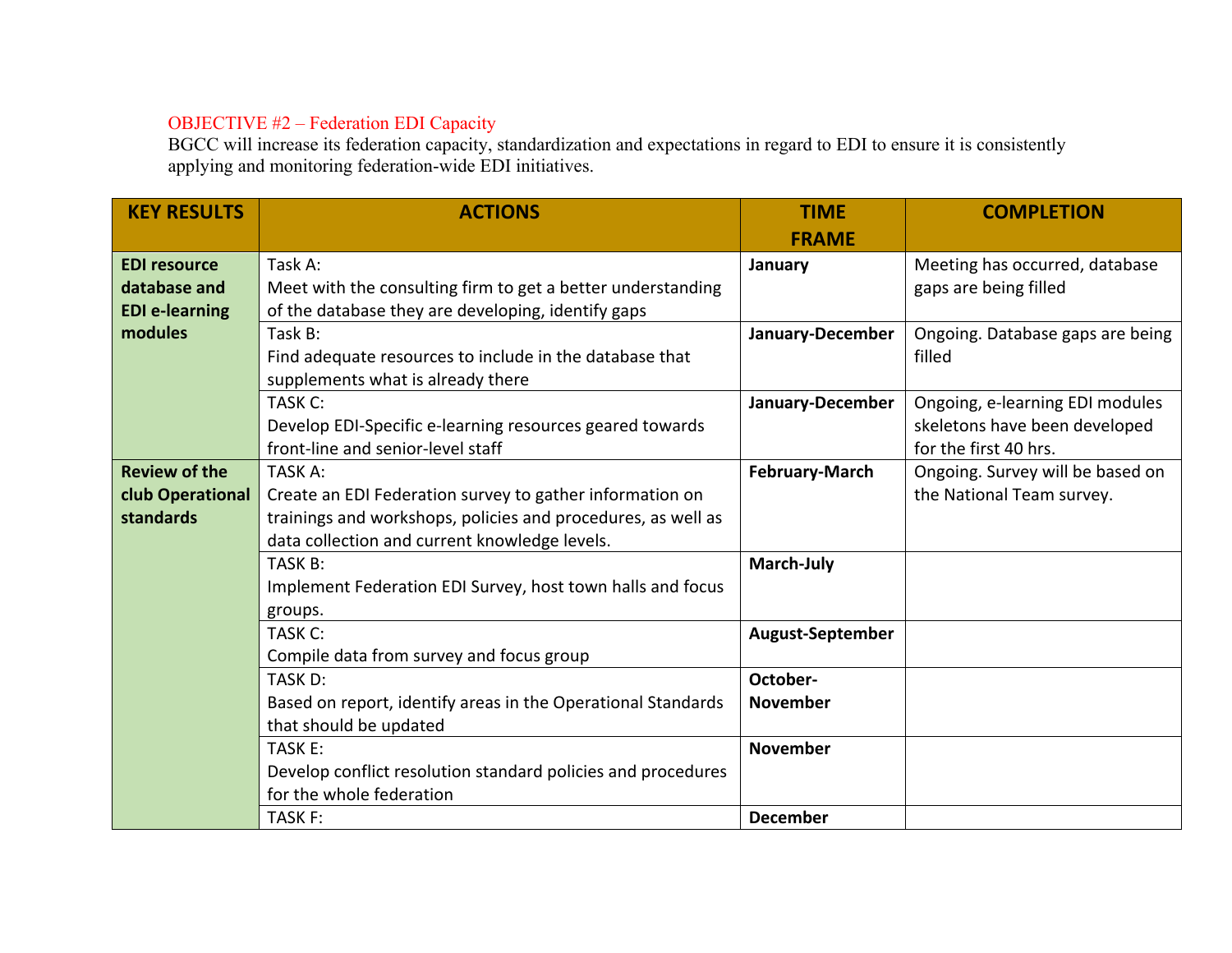|                       | <b>Implement Operational Standard changes</b>                 |                      |                                    |
|-----------------------|---------------------------------------------------------------|----------------------|------------------------------------|
| <b>Provide grants</b> | TASK A:                                                       | February-            | Ongoing.                           |
| for EDI capacity      | Identify potential funder and/or grants for EDI capacity      | September            |                                    |
| building              | building                                                      |                      |                                    |
|                       | TASK B:                                                       | October-             |                                    |
|                       | Identify and develop microgranting structure                  | <b>November</b>      |                                    |
|                       | TASK C:                                                       | <b>December</b>      |                                    |
|                       | Create timeline for microgranting process (i.e. application,  |                      |                                    |
|                       | application review, implementation, reporting)                |                      |                                    |
| <b>Support and</b>    | TASK A:                                                       | January-April        | Ongoing. List of potential         |
| facilitate            | Identify key national umbrella organizations who can help     |                      | partners being compiled.           |
| collaborative         | facilitate connections at the local level                     |                      |                                    |
| capacity of clubs     | TASK B:                                                       | <b>May-September</b> |                                    |
| with EDI-             | Develop MOU with key stakeholders to support the              |                      |                                    |
| focused local         | relationship development of our members at the local level.   |                      |                                    |
| organizations         |                                                               |                      |                                    |
| <b>Create a "Club</b> | TASK A:                                                       | January-October      | Ongoing. A EDI Taskforce           |
| <b>EDI</b>            | Create a taskforce comprised of club EDI specialists and      |                      | comprised of 11 BGC Club staff     |
| Ambassador"           | others, schedule 2-3 meeting specifically to revise the       |                      | will meet to discuss this project. |
| <b>Program with</b>   | Ambassador project.                                           |                      |                                    |
| standardized          | TASK B:                                                       | October              |                                    |
| presentation          | Identify key priorities for workshop and training subjects    |                      |                                    |
| templates             | through survey, focus groups, town halls, etc.                |                      |                                    |
|                       | TASK C:                                                       | November-            |                                    |
|                       | Develop workshops in tandem with the e-learning modules.      | <b>December</b>      |                                    |
|                       | Part of the training would be in person, part would be online |                      |                                    |
|                       | through e-learning.                                           |                      |                                    |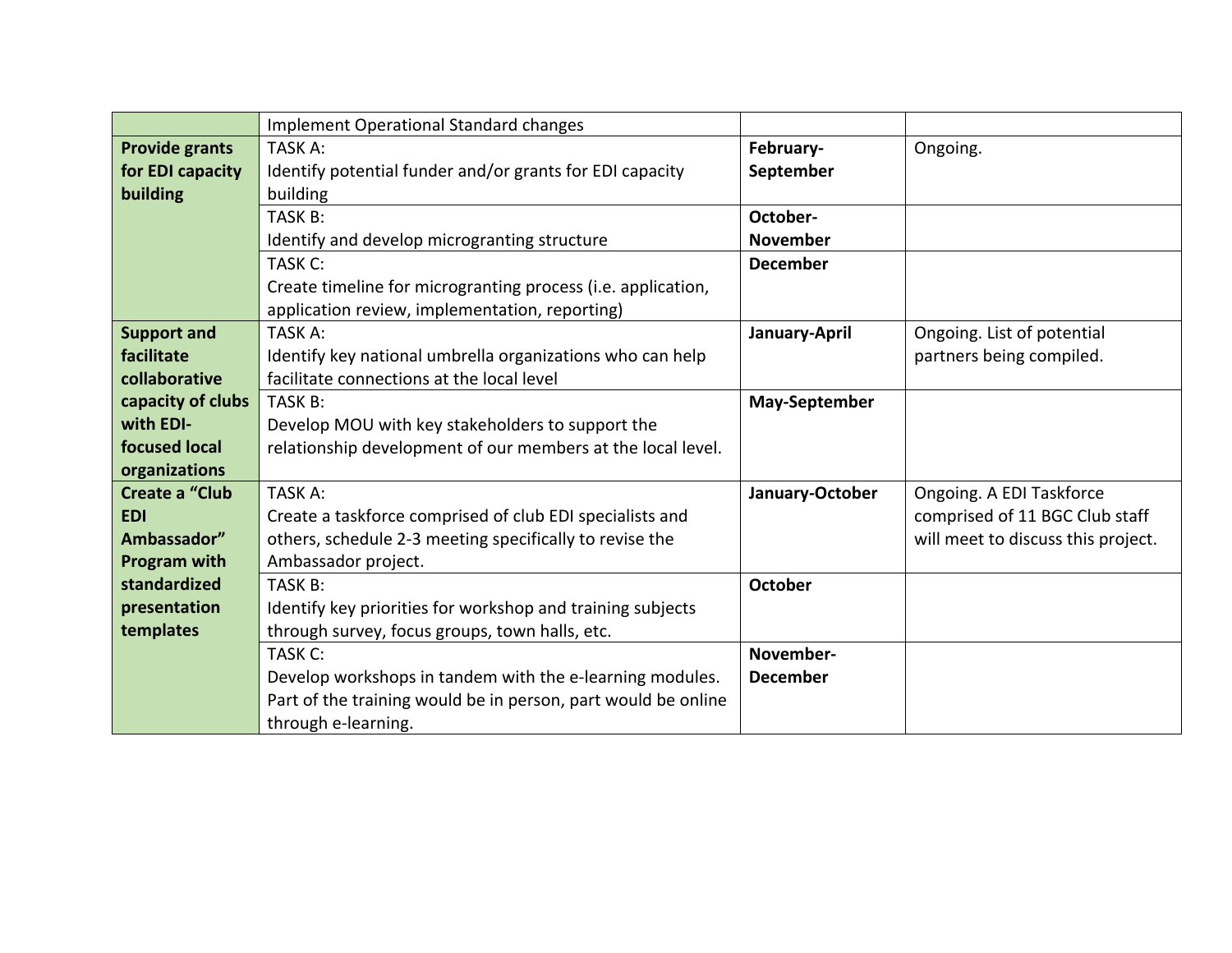## OBJECTIVE #3 – Accountability

BGCC will ensure all of its EDI commitments, processes and efforts are compiled and shared to not only the internal team and the federation, but to all public who wishes to review them.

| <b>KEY RESULTS</b>     | <b>ACTIONS</b>                                              | <b>TIME</b>              |           |
|------------------------|-------------------------------------------------------------|--------------------------|-----------|
|                        |                                                             | <b>FRAME</b>             |           |
| <b>Mechanisms for</b>  | TASK A:                                                     | January                  | Completed |
| <b>Annual Review</b>   | Develop a yearly EDI-specific workplan with clearly defined |                          |           |
| and Reporting          | outcomes                                                    |                          |           |
|                        | TASK B:                                                     | February                 | Completed |
|                        | Publish the EDI workplan on the website (preferably a EDI-  |                          |           |
|                        | specific page), share on social media                       |                          |           |
|                        | TASK C:                                                     | <b>February-December</b> | Ongoing.  |
|                        | Create a Schedule for internal reporting on milestones hit, |                          |           |
|                        | follow reporting schedule                                   |                          |           |
|                        | TASK D:                                                     | <b>August-September</b>  |           |
|                        | Get input and plan new survey to prepare for 2023           |                          |           |
|                        | TASK E:                                                     | <b>October-December</b>  |           |
|                        | Prepare 2023 EDI workplan                                   |                          |           |
| <b>Institutional</b>   | TASK A:                                                     | February                 | Ongoing.  |
| <b>Disaggregated</b>   | Identify main data collection demographic targets           |                          |           |
| <b>Data Collection</b> | TASK B:                                                     | February                 | Ongoing.  |
|                        | Develop questions for key demographics, ensure that it is   |                          |           |
|                        | ethical                                                     |                          |           |
|                        | TASK C:                                                     | <b>March</b>             |           |
|                        | Update data collection mediums with new questions.          |                          |           |
|                        | TASK D:                                                     | <b>March-April</b>       |           |
|                        | Develop policies and procedures to support ethical          |                          |           |
|                        | application of data collection                              |                          |           |
|                        | TASK E:                                                     | May-June                 |           |